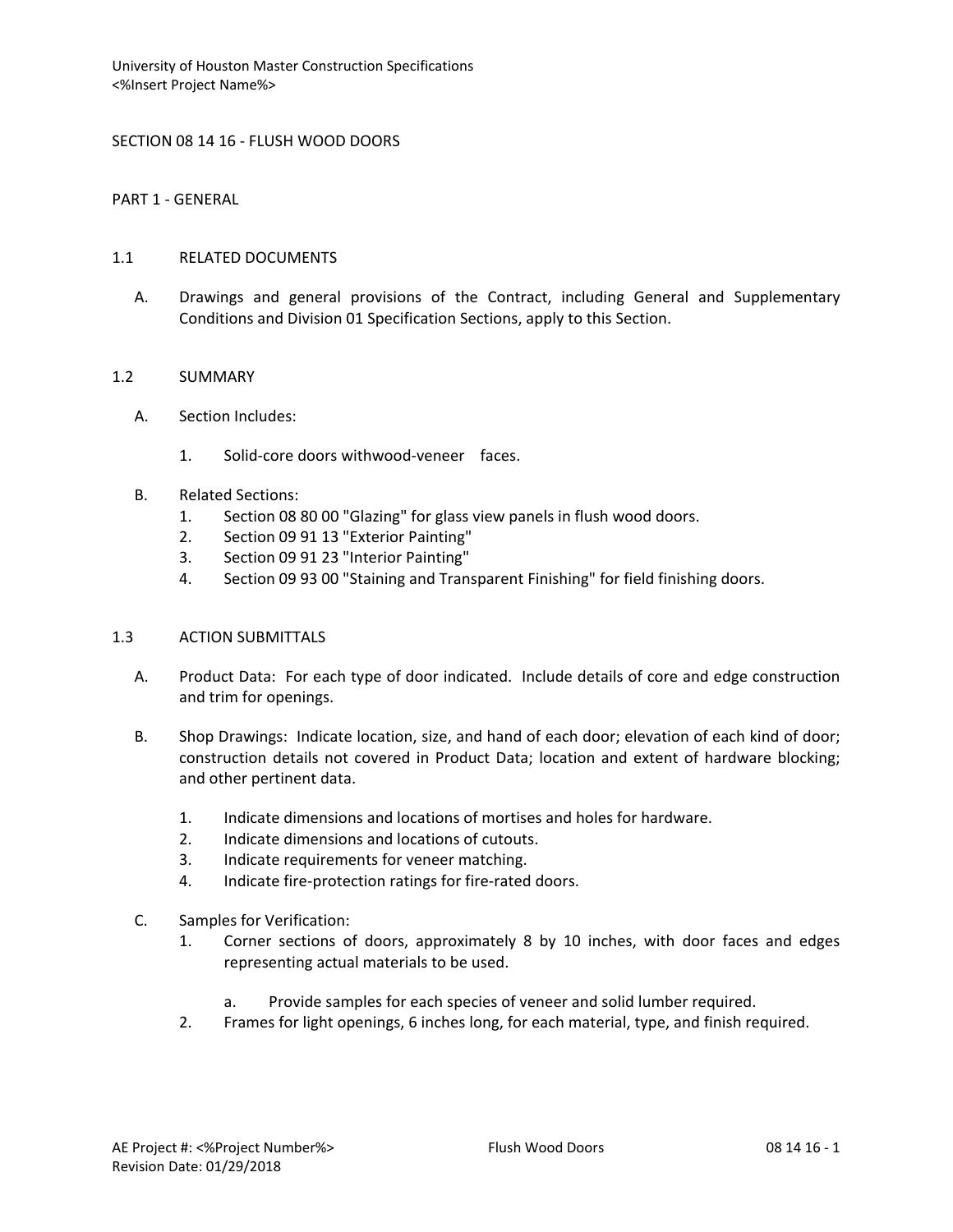- 1.4 INFORMATIONAL SUBMITTALS
	- A. Warranty: Sample of special warranty.

### 1.5 QUALITY ASSURANCE

- A. Manufacturer Qualifications: A qualified manufacturer that is certified for chain of custody by an FSC-accredited certification body.
- B. Source Limitations: Obtain flush wood doors from single manufacturer.
- C. Quality Standard: In addition to requirements specified, comply with AWI's "Architectural Woodwork Quality Standards Illustrated." WDMA I.S.1-A, "Architectural Wood Flush Doors."
	- 1. Provide AWI Quality Certification Labels or an AWI letter of licensing for Project indicating that doors comply with requirements of grades specified.
	- 2. Provide WI-Certified Compliance Certificate indicating that doors comply with requirements of grades specified.
	- 3. Provide WI-Certified Compliance Certificate for installation.
- D. Fire-Rated Wood Doors: Doors complying with NFPA 80 that are listed and labeled by a qualified testing agency, for fire-protection ratings indicated, based on testing at [**positive pressure**] [**as close to neutral pressure as possible**] according to [**NFPA 252**] [**UBC Standard 7- 2**] [**or**] [**UL 10B**] [**UL 10C**].
	- 1. Oversize Fire-Rated Door Assemblies: For units exceeding sizes of tested assemblies, provide certification by a qualified testing agency that doors comply with standard construction requirements for tested and labeled fire-rated door assemblies except for size.
	- 2. Temperature-Rise Limit: [**Where indicated**] [**At vertical exit enclosures and exit passageways**], provide doors that have a maximum transmitted temperature end point of not more than 450 deg F above ambient after 30 minutes of standard fire-test exposure.
- E. Preinstallation Conference: Conduct conference at [**Project site**] <**Insert location**>.

# 1.6 DELIVERY, STORAGE, AND HANDLING

- A. Comply with requirements of referenced standard and manufacturer's written instructions.
- B. Package doors individually in [plastic bags or cardboard cartons] [cardboard cartons and wrap bundles of doors in plastic sheeting].
- C. Mark each door on[ **top and**] bottom rail with opening number used on Shop Drawings.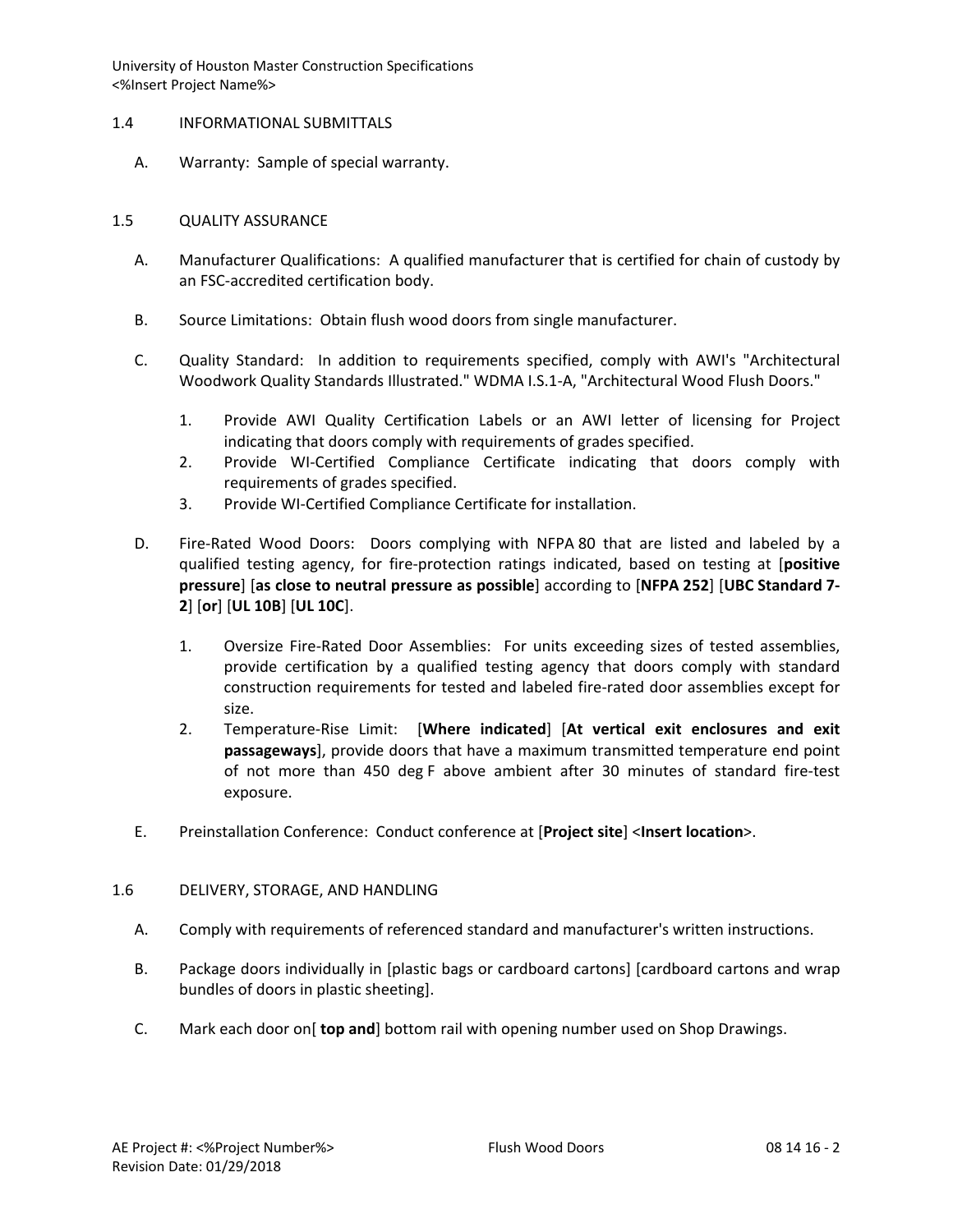### 1.7 PROJECT CONDITIONS

- A. Environmental Limitations: Do not deliver or install doors until spaces are enclosed and weathertight, wet work in spaces is complete and dry, and HVAC system is operating and maintaining ambient temperature and humidity conditions at occupancy levels during the remainder of the construction period.
- B. Environmental Limitations: Do not deliver or install doors until spaces are enclosed and weathertight, wet work in spaces is complete and dry, and HVAC system is operating and maintaining temperature between 60 and 90 deg F and relative humidity between [**25 and 55**] [**43 and 70**] [**17 and 50**] <**Insert humidity range**> percent during the remainder of the construction period.

### 1.8 WARRANTY

- A. Special Warranty: Manufacturer's standard form in which manufacturer agrees to repair or replace doors that fail in materials or workmanship within specified warranty period.
	- 1. Failures include, but are not limited to, the following:
		- a. Warping (bow, cup, or twist) more than 1/4 inch in a 42-by-84-inch section.
		- b. Telegraphing of core construction in face veneers exceeding 0.01 inch in a 3-inch span.
	- 2. Warranty shall also include installation and finishing that may be required due to repair or replacement of defective doors.
	- 3. Warranty Period for Solid-Core Exterior Doors: [**Two**] [**Five**] <**Insert number**> years from date of Substantial Completion.
	- 4. Warranty Period for Solid-Core Interior Doors: Life of installation.
	- 5. Warranty Period for Hollow-Core Interior Doors: [**One**] [**Two**] <**Insert number**> year(s) from date of Substantial Completion.

# PART 2 - PRODUCTS

# 2.1 MANUFACTURERS

- A. [Manufacturers:](http://www.specagent.com/LookUp/?ulid=4&mf=04&src=wd) Subject to compliance with requirements, provide products by one of the following :
	- 1. Eggers Industries
	- 2. [VT Industries Inc.](http://www.specagent.com/LookUp/?uid=123456789405&mf=04&src=wd)
	- 3. Substitutions: See Section 01 25 00 Substitution Procedures.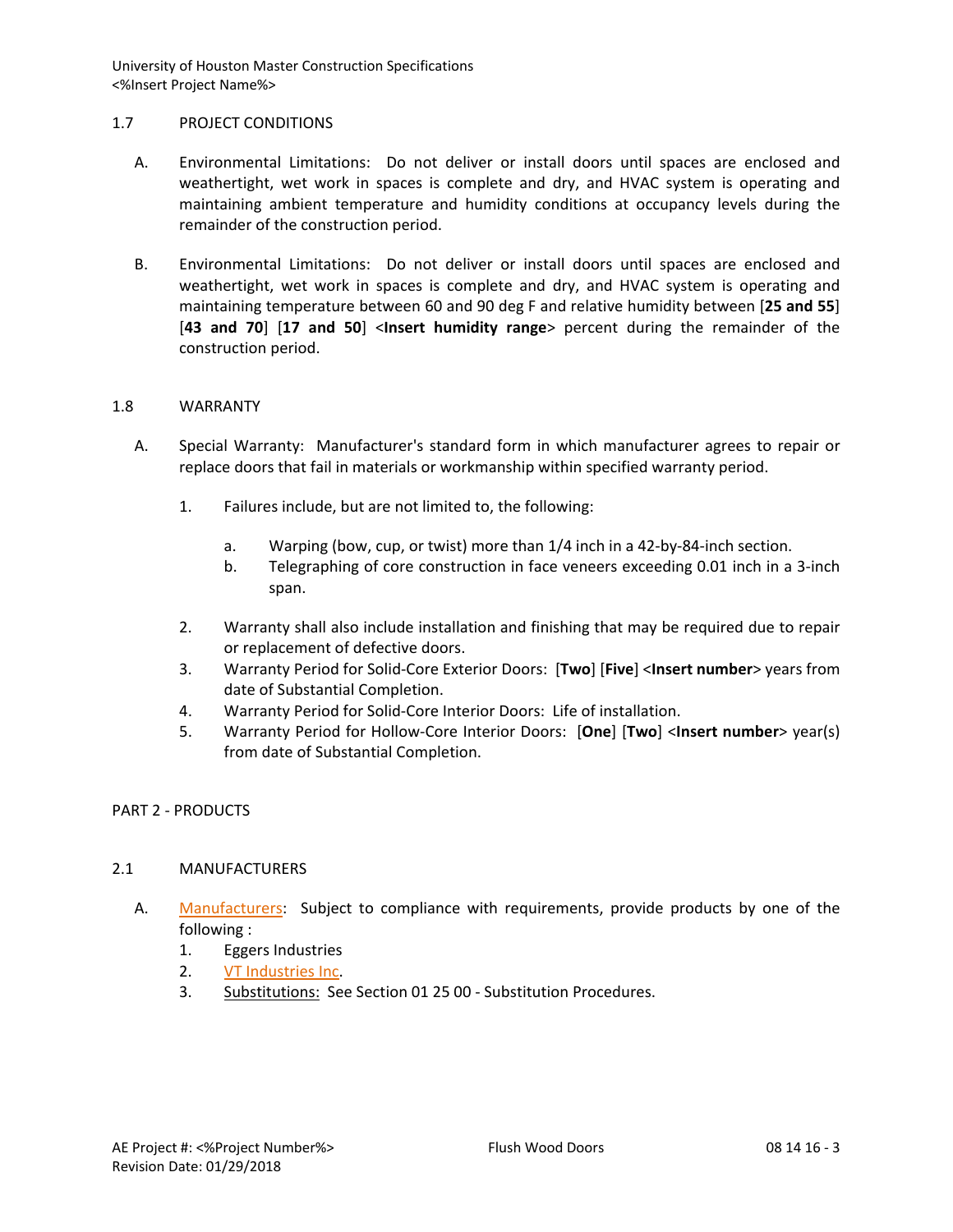# 2.2 DOOR CONSTRUCTION, GENERAL

- A. Certified Wood: Fabricate doors with [**cores**] [**veneers**] [**not less than 70 percent of wood products**] [**all wood products**] produced from wood obtained from forests certified by an FSCaccredited certification body to comply with FSC STD-01-001, "FSC Principles and Criteria for Forest Stewardship."
- B. Low-Emitting Materials: Fabricate doors with adhesives and composite wood products that do not contain urea formaldehyde.
- C. Low-Emitting Materials: Fabricate doors with [**adhesives**] [**and**] [**composite wood products**] that comply with the testing and product requirements of the California Department of Health Services' "Standard Practice for the Testing of Volatile Organic Emissions from Various Sources Using Small-Scale Environmental Chambers."
- D. WDMA I.S.1-A Performance Grade: [Extra Heavy Duty] [Heavy Duty] [Standard Duty] [As indicated].
- E. WDMA I.S.1-A Performance Grade:
	- 1. Heavy Duty unless otherwise indicated.
	- 2. Extra Heavy Duty: [**Classrooms**] [**public toilets**] [**janitor's closets**] [**assembly spaces**] [**exits**] [**patient rooms**] <**Insert locations**> [**and where indicated**].
	- 3. Standard Duty: [**Closets (not including janitor's closets)**] [**private toilets**] <**Insert locations**> [**and where indicated**].
- F. Structural-Composite-Lumber-Core Doors:
	- 1. Structural Composite Lumber: WDMA I.S.10.
		- a. Screw Withdrawal, Face: 700 lbf.
		- b. Screw Withdrawal, Edge: 400 lbf.
- G. Fire-Protection-Rated Doors: Provide core specified or mineral core as needed to provide fireprotection rating indicated.
	- 1. Edge Construction: Provide edge construction with intumescent seals concealed by outer stile. Comply with specified requirements for exposed edges.
	- 2. Pairs: Provide fire-retardant stiles that are listed and labeled for applications indicated without formed-steel edges and astragals.[ **Provide stiles with concealed intumescent seals.**] Comply with specified requirements for exposed edges.
	- 3. Pairs: Provide formed-steel edges and astragals[ **with intumescent seals**].
		- a. Finish steel edges and astragals with baked enamel[ **same color as doors**].
		- b. Finish steel edges and astragals to match door hardware (locksets or exit devices).
- H. Mineral-Core Doors: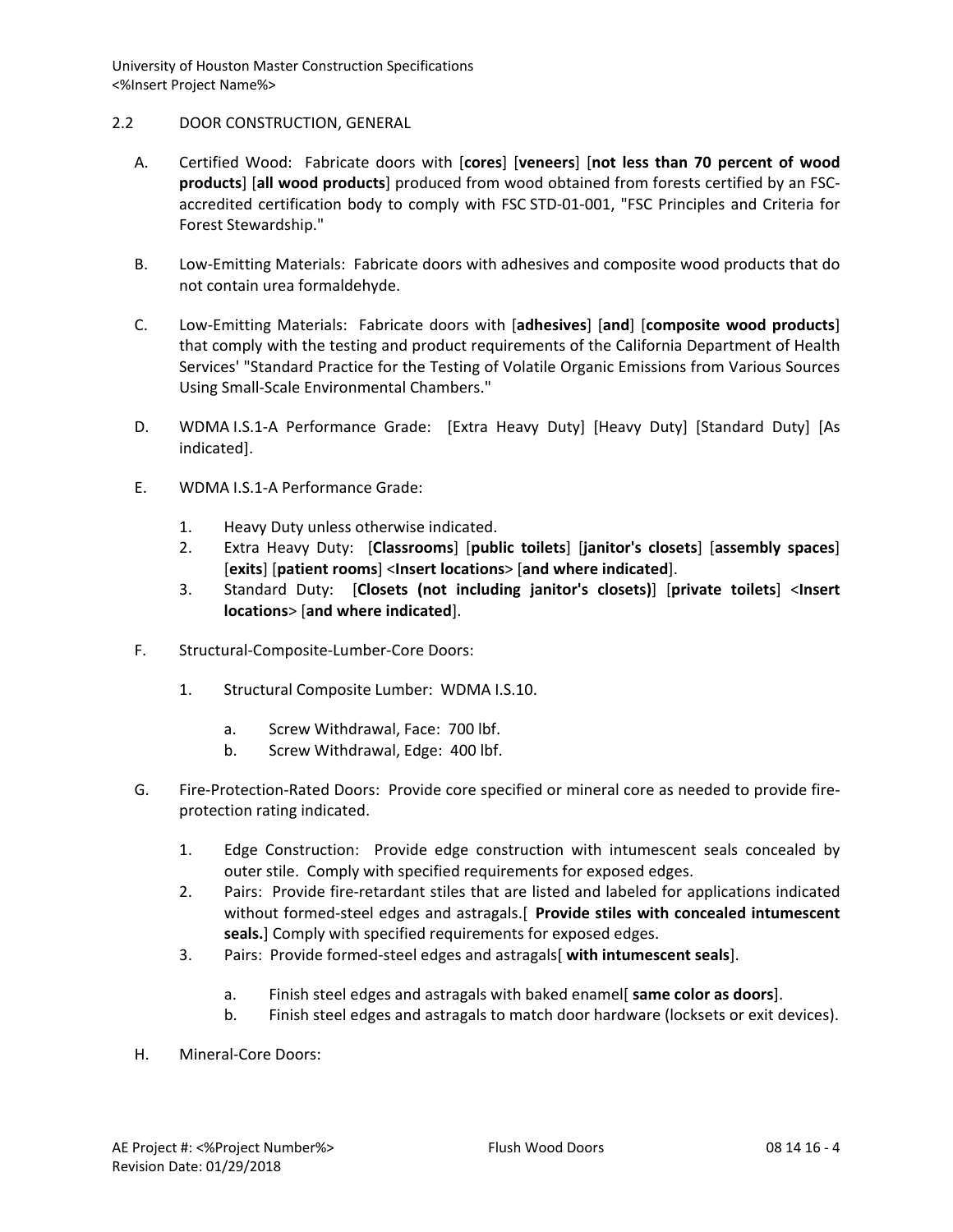- 1. Core: Noncombustible mineral product complying with requirements of referenced quality standard and testing and inspecting agency for fire-protection rating indicated.
- 2. Blocking: Provide composite blocking with improved screw-holding capability approved for use in doors of fire-protection ratings indicated as follows:
	- a. 5-inch top-rail blocking.
	- b. 5-inch bottom-rail blocking, in doors indicated to have protection plates.
	- c. 5-inch midrail blocking, in doors indicated to have armor plates.
	- d. 5-inch midrail blocking, in doors indicated to have exit devices.
- 3. Edge Construction: At hinge stiles, provide laminated-edge construction with improved screw-holding capability and split resistance. Comply with specified requirements for exposed edges.

# 2.3 VENEERED-FACED DOORS FOR TRANSPARENT FINISH

- A. Exterior Solid-Core Doors <**Insert drawing designation**>:
	- 1. Grade: [**Premium, with Grade AA faces**] [**Premium, with Grade A faces**] [**Custom (Grade A faces)**] [**Economy (Grade B faces)**].
	- 2. Species: [**Anigre**] [**Select white ash**] [**Figured select white ash**] [**Select white birch**] [**Cherry**] [**Select red gum**] [**Figured select red gum**] [**Select white maple**] [**Red oak**] [**Persimmon**] [**Sapele**] [**Sycamore**] [**Walnut**] [**White oak**] [**Ucuuba (Virola Duckei)**] [**Cupiuba (Goupia glabra)**] <**Insert species**>.
	- 3. Cut: [**Rotary cut**] [**Plain sliced (flat sliced)**] [**Quarter sliced**] [**Rift cut**].
	- 4. Match between Veneer Leaves: [**Book**] [**Slip**] [**Pleasing**] match.
	- 5. Assembly of Veneer Leaves on Door Faces: [**Center-balance**] [**Balance**] [**Running**] match.
	- 6. Pair and Set Match: Provide for doors hung in same opening[ **or separated only by mullions**].
	- 7. Exposed Vertical[ **and Top**] Edges: [**Same species as faces or a compatible species**] [**Same species as faces**] [**Applied wood-veneer edges of same species as faces and covering edges of faces**] [**Applied wood edges of same species as faces and covering edges of crossbands**].
	- 8. Core: [**Particleboard**] [**Glued wood stave**] [**Structural composite lumber**] [**Either glued wood stave or structural composite lumber**].
	- 9. Construction: [**Five**] [**Five or seven**] plies. Stiles and rails are bonded to core, then entire unit abrasive planed before veneering.[ **Faces are bonded to core using a hot press.**]
	- 10. Adhesives: Type I per WDMA TM-6.
	- 11. WDMA I.S.1-A Performance Grade: [**Extra Heavy**] [**Heavy**] Duty.
- B. Interior Solid-Core Doors <**Insert drawing designation**>:
	- 1. Grade: [**Premium, with Grade AA faces**] [**Premium, with Grade A faces**] [**Custom (Grade A faces)**] [**Economy (Grade B faces)**].
	- 2. Species: [**Anigre**] [**Select white ash**] [**Figured select white ash**] [**Select white birch**] [**Cherry**] [**Select red gum**] [**Figured select red gum**] [**Select white maple**] [**Red oak**]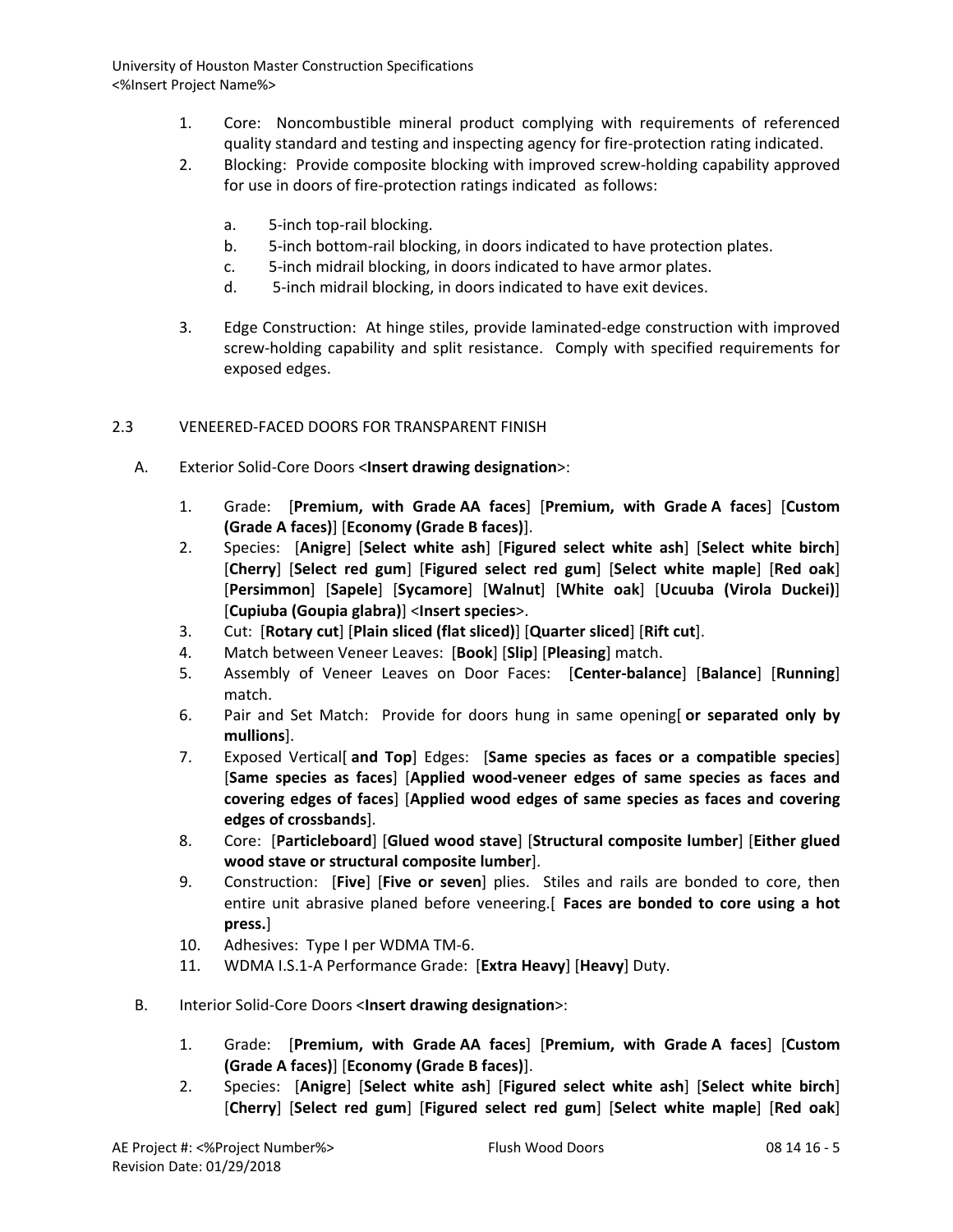[**Persimmon**] [**Sapele**] [**Sycamore**] [**Walnut**] [**White oak**] [**Ucuuba (Virola Duckei)**] [**Cupiuba (Goupia glabra)**] <**Insert species**>.

- 3. Cut: [**Rotary cut**] [**Plain sliced (flat sliced)**] [**Quarter sliced**] [**Rift cut**].
- 4. Match between Veneer Leaves: [**Book**] [**Slip**] [**Pleasing**] match.
- 5. Assembly of Veneer Leaves on Door Faces: [**Center-balance**] [**Balance**] [**Running**] match.
- 6. Pair and Set Match: Provide for doors hung in same opening[ **or separated only by mullions**].
- 7. Room Match: Match door faces within each separate room or area of building. Corridor-door faces do not need to match where they are separated by [**10 feet**] [**20 feet**] <**Insert distance**> or more.
- 8. Room Match: Provide door faces of compatible color and grain within each separate room or area of building.
- 9. Transom Match: [**Continuous match**] [**End match**] [**As indicated**].
- 10. Blueprint Match: Where indicated, provide doors with faces produced from same flitches as adjacent wood paneling and arranged to provide blueprint match with wood paneling. Comply with requirements in [**Section 06 40 23 "Interior Architectural Woodwork."**] [**Section 06 42 00 "Wood Paneling."**]
- 11. Exposed Vertical[ **and Top**] Edges: [**Same species as faces or a compatible species**] [**Same species as faces**] [**Applied wood-veneer edges of same species as faces and covering edges of faces**] [**Applied wood edges of same species as faces and covering edges of crossbands**].
- 12. Core: [**Particleboard**] [**Glued wood stave**] [**Structural composite lumber**] [**Either glued wood stave or structural composite lumber**] [**Either glued or nonglued wood stave or structural composite lumber**].
- 13. Construction: [**Five**] [**Five or seven**] plies. Stiles and rails are bonded to core, then entire unit abrasive planed before veneering.[ **Faces are bonded to core using a hot press.**]
- 14. Construction: Seven plies, either bonded or nonbonded construction.
- 15. WDMA I.S.1-A Performance Grade: [**Extra Heavy Duty**] [**Heavy Duty**] [**Standard Duty**] [**As indicated**].

# 2.4 DOORS FOR OPAQUE FINISH

- A. Exterior Solid-Core Doors <**Insert drawing designation**>:
	- 1. Grade: [**Premium**] [**Custom**] [**Economy**].
	- 2. Faces: [**Medium-density overlay**] [**Any closed-grain hardwood of mill option**].
		- a. Apply medium-density overlay to [**standard-thickness, closed-grain, hardwood face veneers**] [**or**] [**directly to high-density hardboard crossbands**].
	- 3. Exposed Vertical[ **and Top**] Edges: Any closed-grain hardwood.
	- 4. Core: [**Particleboard**] [**Glued wood stave**] [**Structural composite lumber**] [**Either glued wood stave or structural composite lumber**].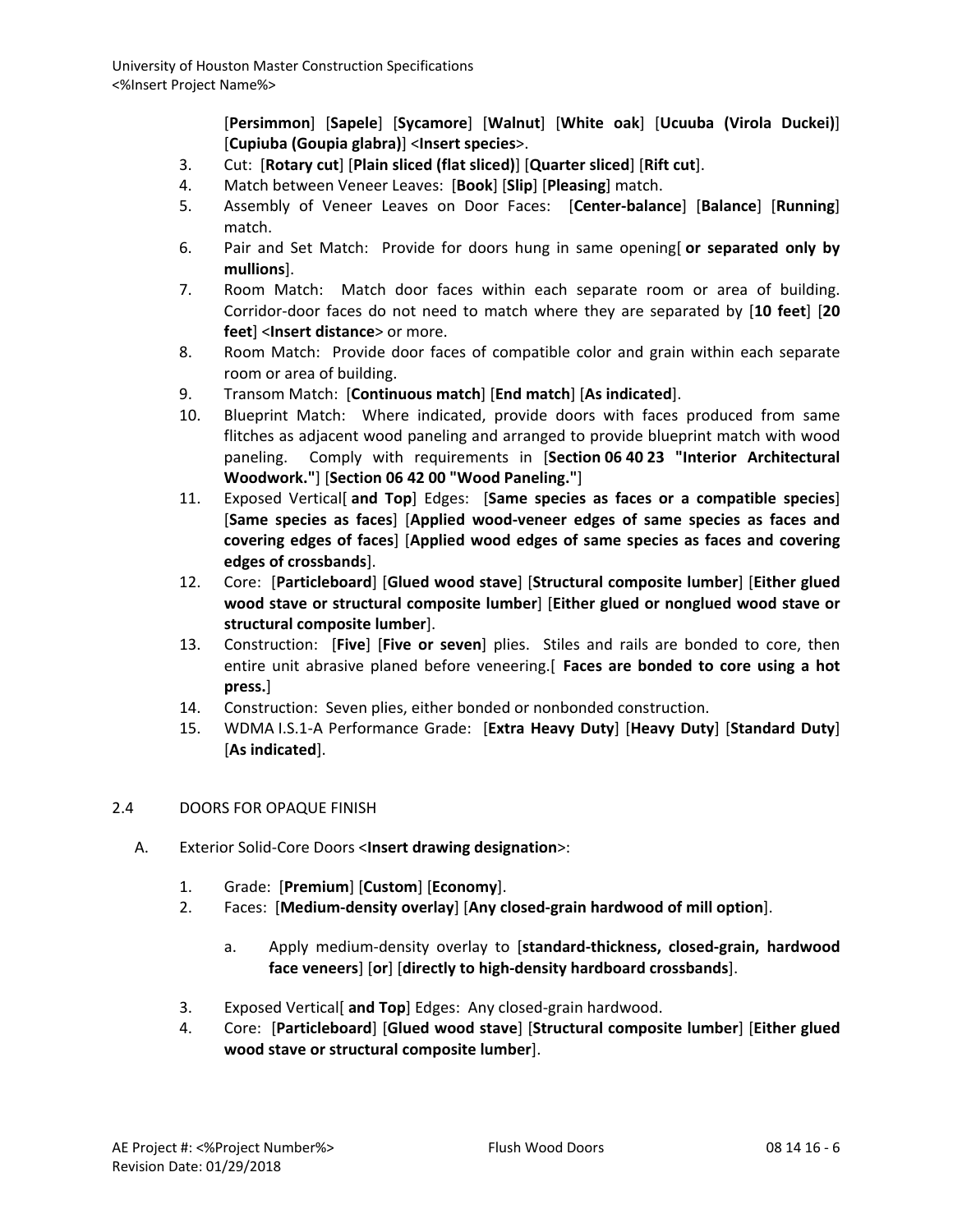- 5. Construction: [**Five**] [**Five or seven**] plies. Stiles and rails are bonded to core, then entire unit abrasive planed before veneering.[ **Faces are bonded to core using a hot press.**]
- 6. Adhesives: Type I per WDMA TM-6.
- 7. WDMA I.S.1-A Performance Grade: [**Extra Heavy**] [**Heavy**] Duty.
- B. Interior Solid-Core Doors <**Insert drawing designation**>:
	- 1. Grade: [**Premium**] [**Custom**] [**Economy**].
	- 2. Faces: [**Medium-density overlay**] [**Any closed-grain hardwood of mill option**] [**Hardboard or MDF**].
		- a. Apply medium-density overlay to [**standard-thickness, closed-grain, hardwood face veneers**] [**or**] [**directly to high-density hardboard crossbands**].
		- b. Hardboard Faces: AHA A135.4, Class 1 (tempered) or Class 2 (standard).
		- c. MDF Faces: ANSI A208.2, Grade 150 or 160.
	- 3. Exposed Vertical[ **and Top**] Edges: Any closed-grain hardwood.
	- 4. Core: [**Particleboard**] [**Glued wood stave**] [**Structural composite lumber**] [**Either glued wood stave or structural composite lumber**] [**Either glued or nonglued wood stave or structural composite lumber**].
	- 5. Construction: [**Three**] [**Five**] [**Five or seven**] plies. Stiles and rails are bonded to core, then entire unit abrasive planed before veneering.[ **Faces are bonded to core using a hot press.**]
	- 6. Construction: [**Three**] [**Seven**] plies, either bonded or nonbonded construction.
	- 7. WDMA I.S.1-A Performance Grade: [**Extra Heavy Duty**] [**Heavy Duty**] [**Standard Duty**] [**As indicated**].

# 2.5 LOUVERS

- A. Wood Louvers: Door manufacturer's standard solid-wood louvers unless otherwise indicated.
	- 1. Wood Species: [**Same species as door faces**] [**Species compatible with door faces**] [**Any closed-grain hardwood**].
- B. Wood Beads for Light Openings in Wood Doors: Provide manufacturer's standard wood beads as follows unless otherwise indicated.
	- 1. Wood Species: Same species as door faces .
	- 2. Profile: [**Flush rectangular beads**] [**Recessed tapered beads**] [**Recessed tapered beads with exposed banding**] [**Lipped tapered beads**] [**Manufacturer's standard shape**].
	- 3. At wood-core doors with 20-minute fire-protection ratings, provide wood beads and metal glazing clips approved for such use.
- C. Wood-Veneered Beads for Light Openings in Fire-Rated Doors: Manufacturer's standard wood-veneered noncombustible beads matching veneer species of door faces and approved for use in doors of fire-protection rating indicated. Include concealed metal glazing clips where required for opening size and fire-protection rating indicated.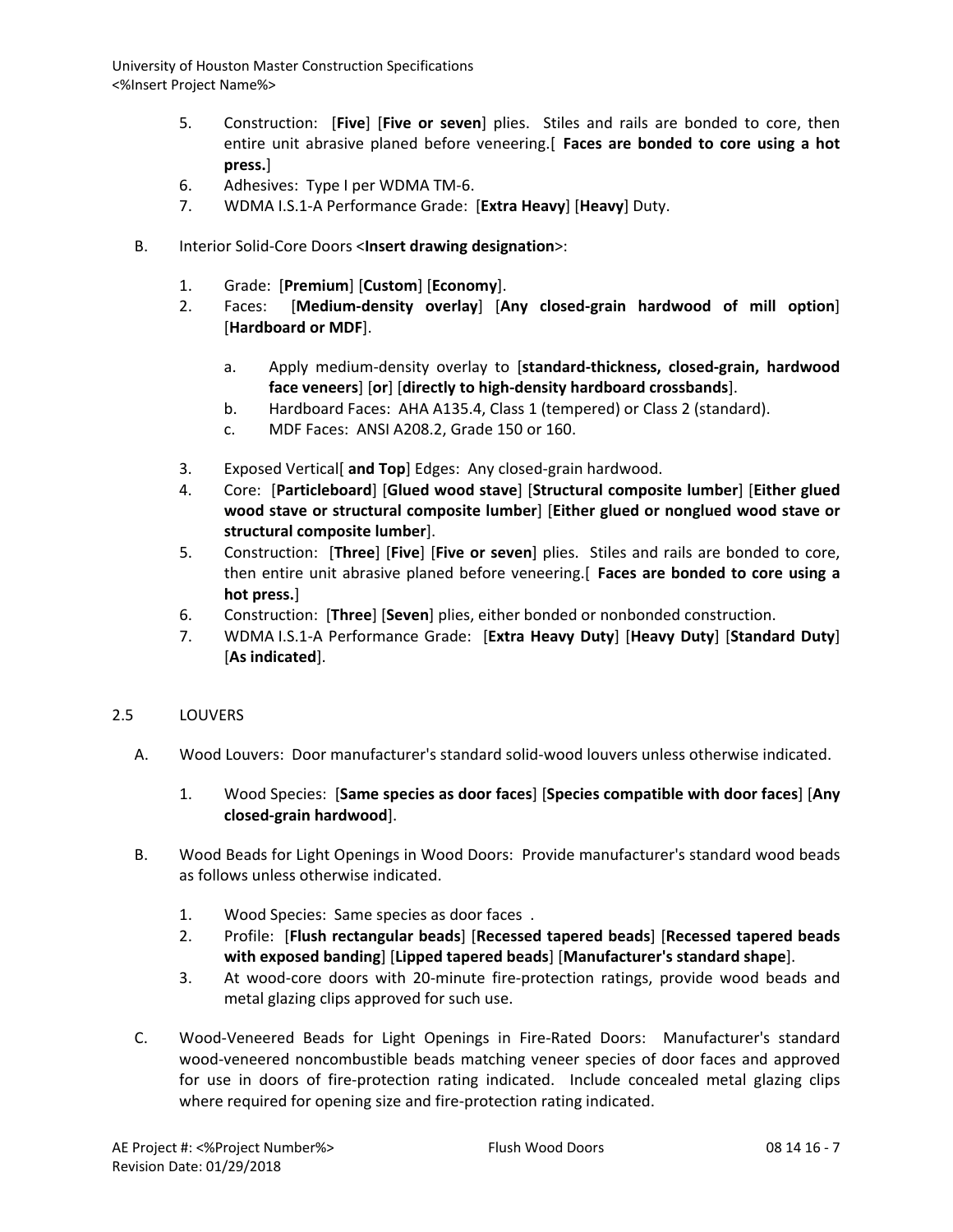D. Metal Frames for Light Openings in Fire-Rated Doors: Manufacturer's standard frame formed of 0.048-inch- thick, cold-rolled steel sheet; factory primed for paint finish ; and approved for use in doors of fire-protection rating indicated.

# 2.6 FABRICATION

- A. Factory fit doors to suit frame-opening sizes indicated. Comply with clearance requirements of referenced quality standard for fitting unless otherwise indicated.
	- 1. Comply with requirements in NFPA 80 for fire-rated doors.
- B. Factory machine doors for hardware that is not surface applied. Locate hardware to comply with DHI-WDHS-3. Comply with final hardware schedules, door frame Shop Drawings, DHI A115-W series standards, and hardware templates.
	- 1. Coordinate with hardware mortises in metal frames to verify dimensions and alignment before factory machining.
	- 2. Metal Astragals: Factory machine astragals and formed-steel edges for hardware for pairs of fire-rated doors.
- C. Transom and Side Panels: Fabricate matching panels with same construction, exposed surfaces, and finish as specified for associated doors. Finish bottom edges of transoms and top edges of rabbeted doors same as door stiles.
	- 1. Fabricate door and transom panels with full-width, solid-lumber, rabbeted, meeting rails. Provide factory-installed spring bolts for concealed attachment into jambs of metal door frames.
- D. Openings: Cut and trim openings through doors in factory.
	- 1. Light Openings: Trim openings with moldings of material and profile indicated.
	- 2. Glazing: Factory install glazing in doors indicated to be factory finished. Comply with applicable requirements in Section 08 80 00 "Glazing."
- E. Exterior Doors: Factory treat exterior doors with water repellent after fabrication has been completed but before [**shop priming**] [**factory finishing**].

# 2.7 SHOP PRIMING

- A. Doors for Opaque Finish: Shop prime doors with one coat of wood primer specified in Section 09 91 13 "Exterior Painting." Section 09 91 23 "Interior Painting." Seal all four edges, edges of cutouts, and mortises with primer.
- B. Doors for Transparent Finish: Shop prime doors with stain (if required), other required pretreatments, and first coat of finish as specified in Section 09 93 00 "Staining and Transparent Finishing." Seal all four edges, edges of cutouts, and mortises with first coat of finish.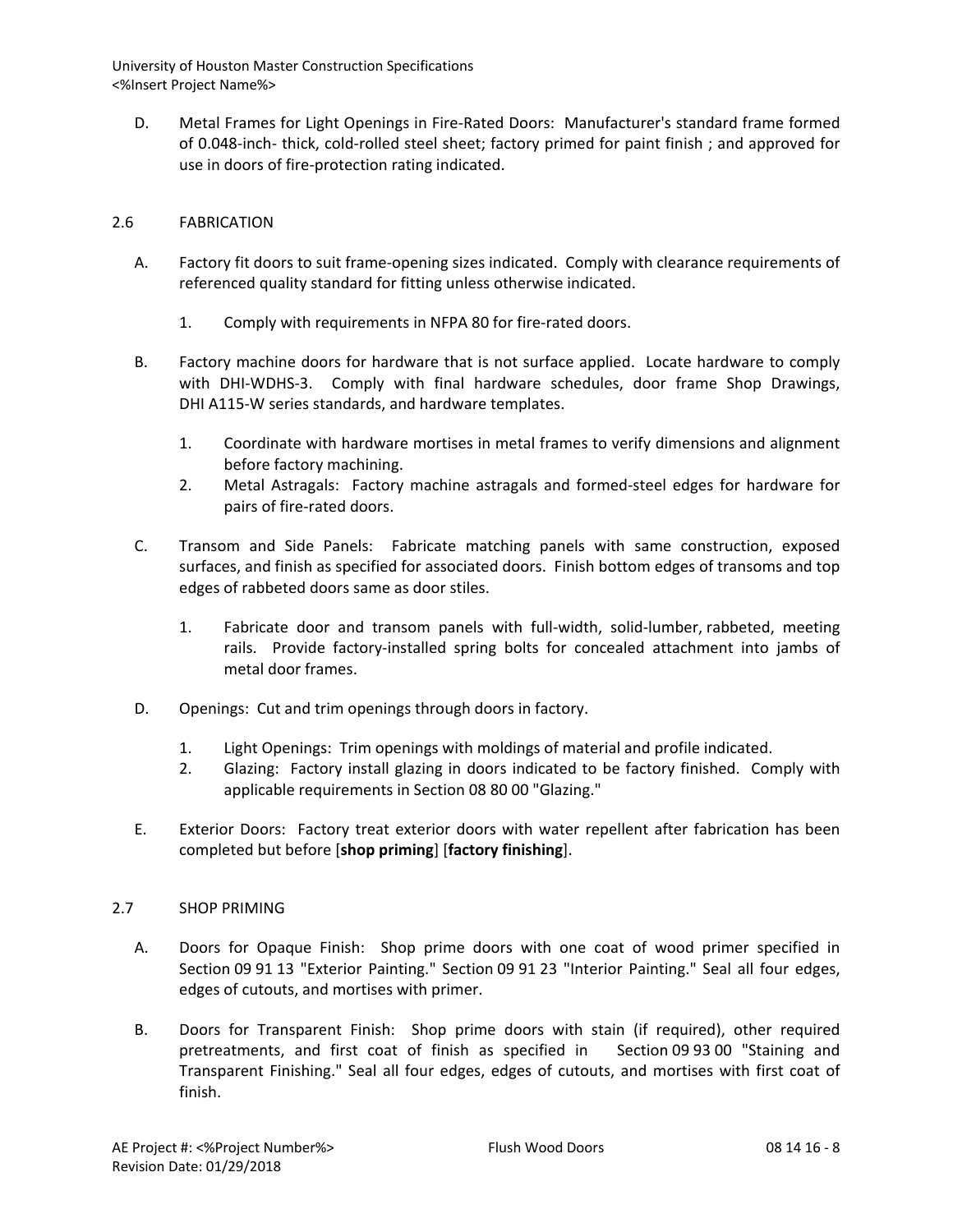### PART 3 - EXECUTION

#### 3.1 EXAMINATION

- A. Examine doors and installed door frames before hanging doors.
	- 1. Verify that frames comply with indicated requirements for type, size, location, and swing characteristics and have been installed with level heads and plumb jambs.
	- 2. Reject doors with defects.
- B. Proceed with installation only after unsatisfactory conditions have been corrected.

#### 3.2 INSTALLATION

- A. Hardware: For installation, see Section 08 71 00 "Door Hardware" and Section 08 71 11 "Door Hardware (Descriptive Specification)."
- B. Installation Instructions: Install doors to comply with manufacturer's written instructions and the referenced quality standard, and as indicated.
	- 1. Install fire-rated doors in corresponding fire-rated frames according to NFPA 80.
- C. Job-Fitted Doors: Align and fit doors in frames with uniform clearances and bevels as indicated below; do not trim stiles and rails in excess of limits set by manufacturer or permitted for firerated doors. Machine doors for hardware. Seal edges of doors, edges of cutouts, and mortises after fitting and machining.
	- 1. Clearances: Provide 1/8 inch at heads, jambs, and between pairs of doors. Provide 1/8 inch from bottom of door to top of decorative floor finish or covering unless otherwise indicated. Where threshold is shown or scheduled, provide 1/4 inch from bottom of door to top of threshold unless otherwise indicated.
		- a. Comply with NFPA 80 for fire-rated doors.
	- 2. Bevel non-fire-rated doors 1/8 inch in 2 inches at lock and hinge edges.
	- 3. Bevel fire-rated doors 1/8 inch in 2 inches at lock edge; trim stiles and rails only to extent permitted by labeling agency.
- D. Factory-Fitted Doors: Align in frames for uniform clearance at each edge.
- E. Factory-Finished Doors: Restore finish before installation if fitting or machining is required at Project site.

#### 3.3 ADJUSTING

A. Operation: Rehang or replace doors that do not swing or operate freely.